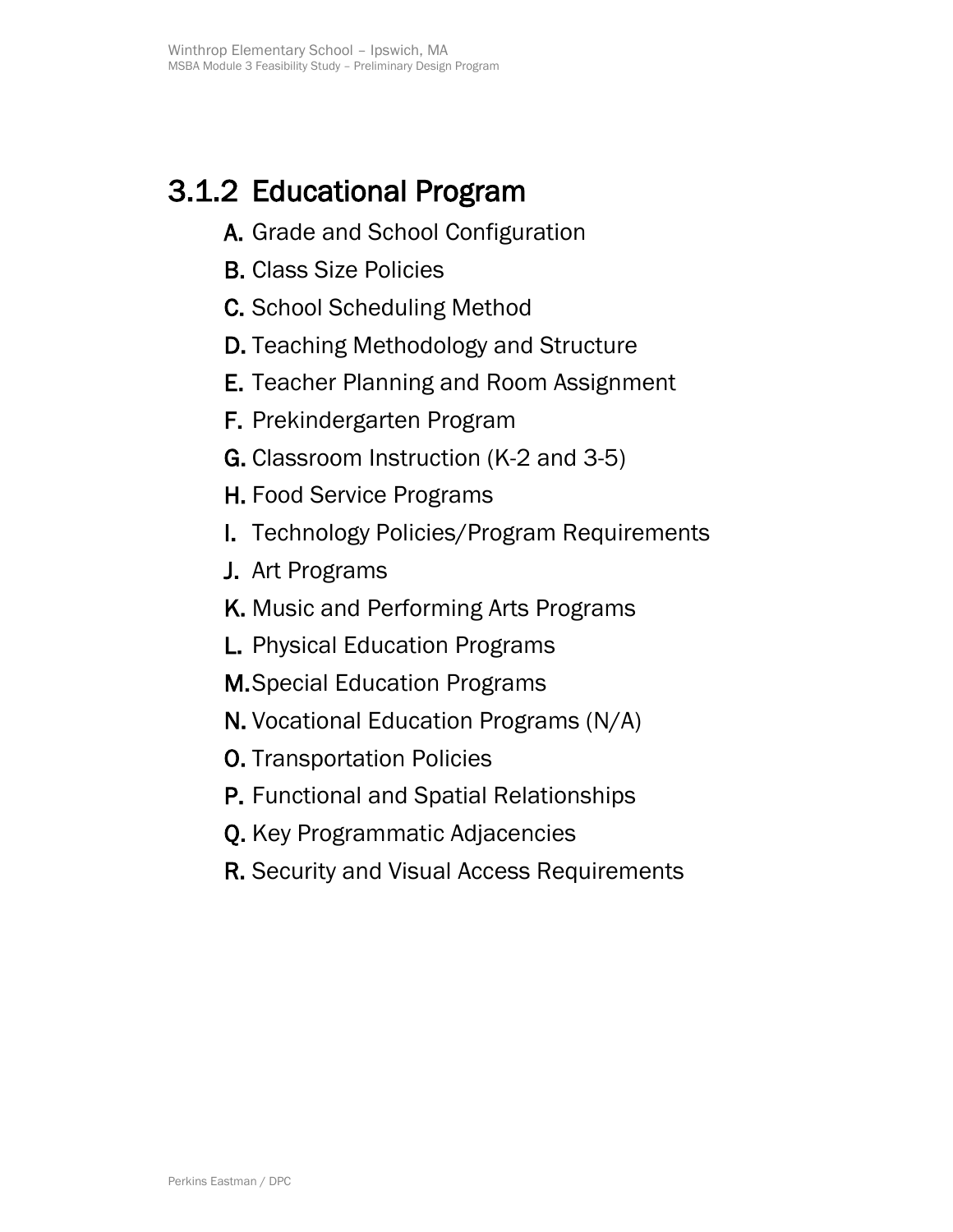*(This page intentionally left blank)*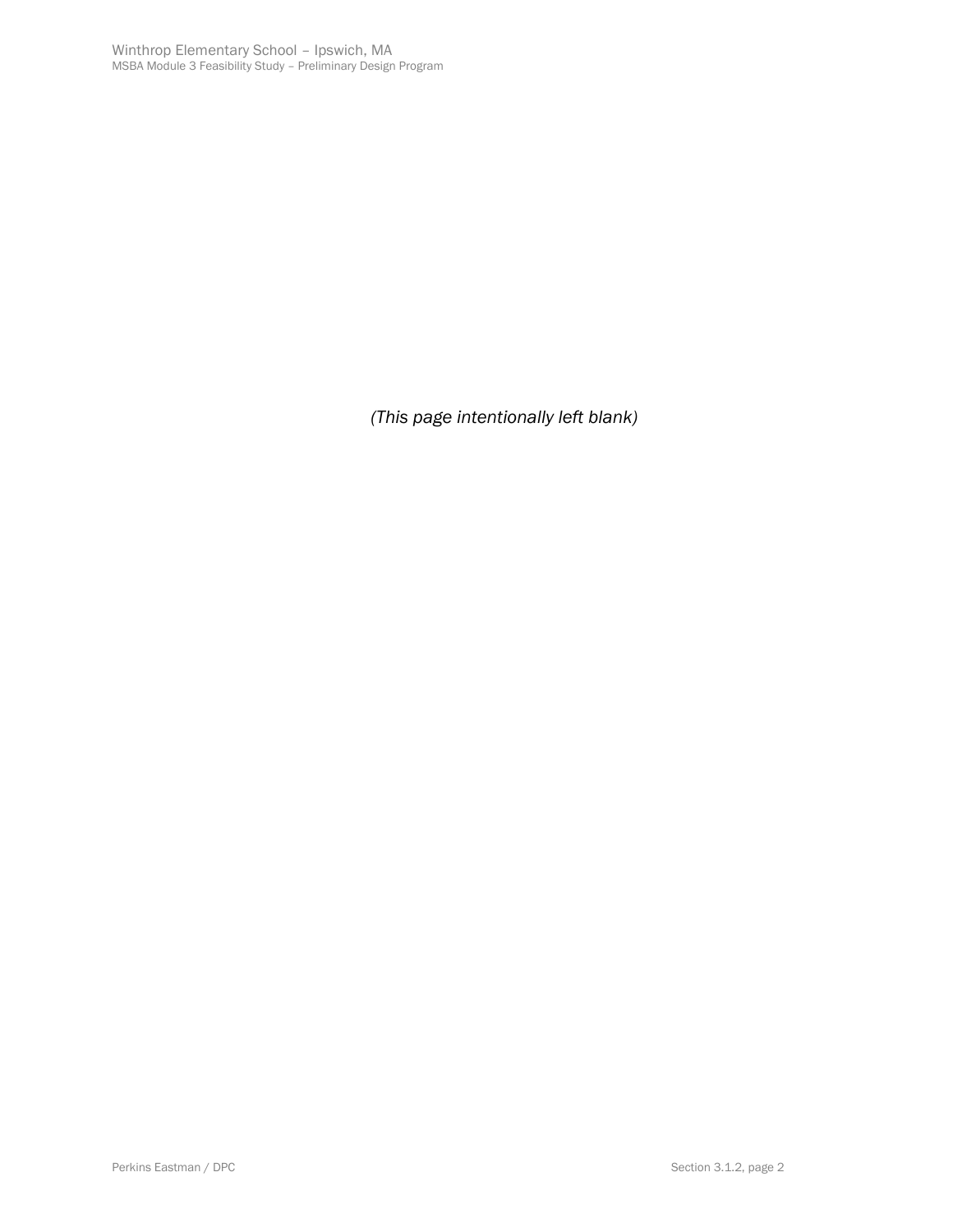# 3.1.2 Educational Program

The Ipswich Public School District has a rigorous plan in place for the implementation and alignment of 21st Century Learning. Through the District's Successful Habits of Mind, Powerful Learning and STEAM work, Ipswich Public Schools strives to create and foster a learning environment that prepares all our students to be successful in their future college and career endeavors.

Ipswich Public Schools have identified the following six Successful Habits of Mind. These Successful Habits of Mind are the District's 21st Century learning expectations, and are embedded in curriculum and instruction:

- 1. PERSEVERANCE: With perseverance we persist through challenges, manage pressure and maintain an optimistic outlook.
- 2. **COLLABORATION:** Through collaboration we demonstrate mutual respect and shared responsibility as we work with others to accomplish a task and achieve shared goals.
- 3. CRITICAL THINKING: Through critical thinking we reason abstractly, concretely, quantitatively, and resourcefully for a purpose.
- 4. CREATIVITY: With creativity we imagine and explore possibilities, challenge existing structures and develop novel thoughts and forms of expression.
- 5. SELF-MANAGEMENT: With self-management we take responsibility for our own behavior and success by setting goals, organizing our resources and revising our strategies based on self-reflection.
- 6. COMMUNICATION: Through communication we exchange ideas using a variety of formats while considering the audience.

Through the integration of these Habits, Ipswich Public Schools supports students in developing the skills they will need to be successful in our rapidly changing world.

By integrating Powerful Learning tenets into curriculum and instruction across the District, IPS works to ensure high student achievement in rigorous, vibrant and joyful learning environments.

IPS has developed the following descriptors of Powerful Learning for its students:

- Engaging in meaningful, authentic, and challenging tasks.
- Thinking deeply, taking risks, and demonstrating.
- Being supported in an environment that fosters confidence and competence.
- Taking ownership of their learning, making appropriate choices, and engaging in self-reflection.
- Working independently or with peers as valuable members of the learning community.

There are several instructional mediums Ipswich Public Schools Department invests in in order to bring our 21st Century Vision to fruition. Ipswich is committed to taking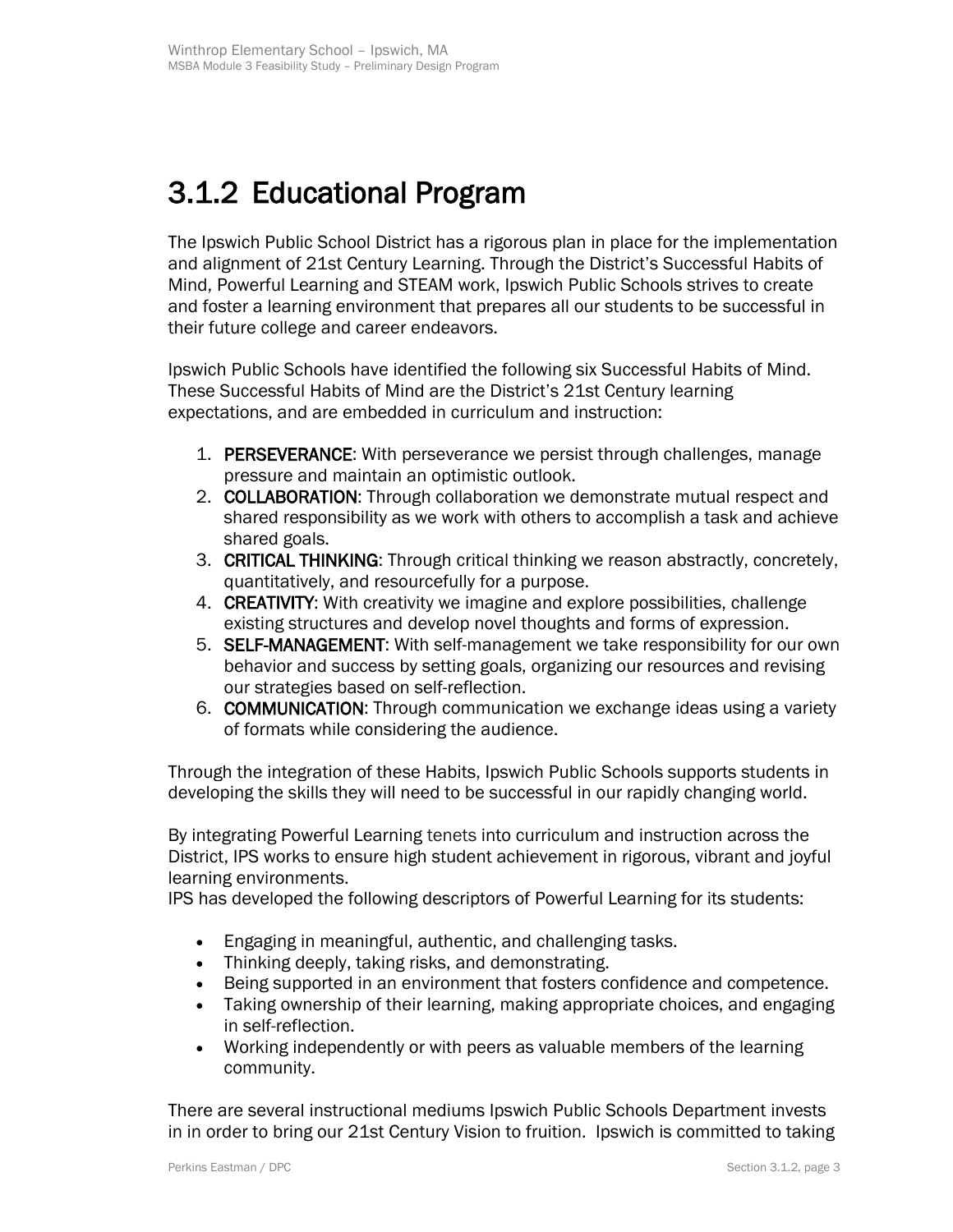an integrated approach to education by focusing on STEAM (Science, Technology, Engineering, Arts and Mathematics) in our Kindergarten through Grade 12 education program. Project-based Learning is central to the district's instructional approach where students work with the teacher, other adults and each other to solve real world problems. Ipswich Public Schools District uses a local commitment to build a Sustainable Community as a platform for elementary education. This commitment to sustainability has created lasting partnerships between the schools and local organizations. Finally, education in Ipswich reflects a commitment to all students accessing a rigorous curriculum. A co-teaching model that pairs a regular education teacher with a special education teacher supports all students in the classroom. These and other instructional strategies create a learning environment that builds strong content knowledge and Habits of Mind in a Powerful Learning environment.

"STEAM" is the avenue in which the Habits and Powerful Learning align with content in Ipswich Public Schools. This integrated approach to learning demands instructional space that supports students engaged in Design Thinking hands-on, minds-on projects. Our work with local STEAM businesses has created partnerships that are mutually beneficial. Students need space to construct a water filtration system, build a rain-making machine or assemble a musical instrument out of household items. These instructional spaces must accommodate Maker Spaces where students can think, wonder and create, using eclectic materials. Instructional space must support small group work, individual learning and rich inclusive collaboration. The space within and without the school building should be seamless to support an active and fluid learning environment.

Ipswich Public Schools envisions our new building enhancing the District's commitment to Project-Based Learning in our instructional spaces. Project Based Learning enables our students to build knowledge and skills by working on extended projects that require investigation into complex problems. This is another area where collaborative relationships with the community help bring interesting projects to fruition. These projects include student active investigation seamlessly using technology in a constructivist setting. Dynamic space for building/creating, researching and collaborating on real-world problems is essential to the success of a Project-Based Learning school. Projects need space for creation, presentation and display.

Sustainability education is a perfect medium for the real-world problem solving that the Ipswich Public School District is committed to integrating into our children's education. Learning space within the classroom and expanded to the outdoors will help support the projects associated with sustainable education. Our current Farm to School initiative, a joint effort between the school and local citizens, has created gardens at each district school. Students need easy access to the outdoors to tend self-created vegetable gardens, analyze local vernal pools and explore the local ecosystem. Classrooms and common spaces must have the flexibility for eager students to analyze, construct, discuss and monitor sustainable projects. The school building can also be an active learning tool with transparent spaces committed to sustainability. From planting and water filtration design to food preparation and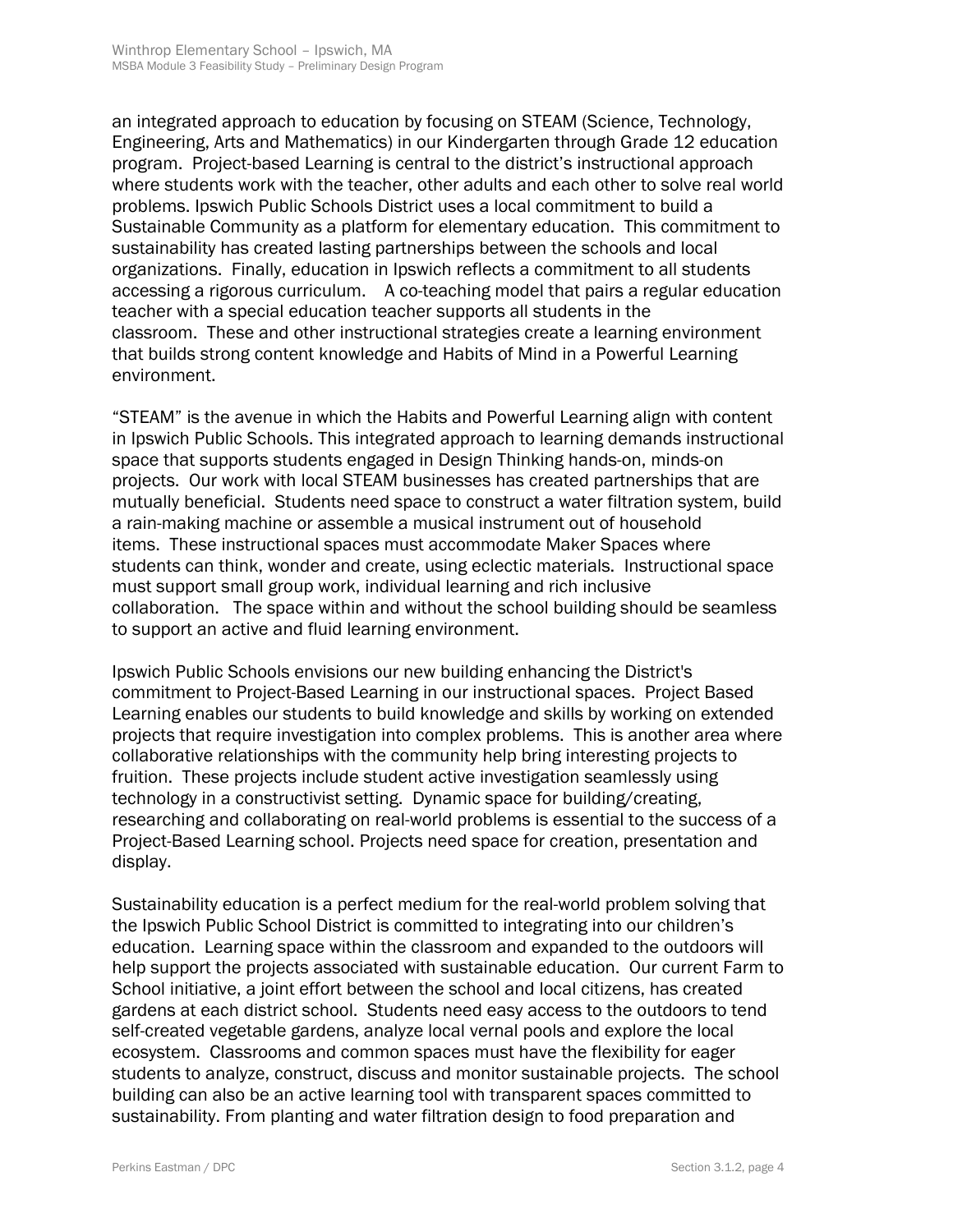nutrition, the gardens are an active learning lab for inquiry. The cafeteria can support recycling and reusing; the boiler system can reflect high efficiency; the roof can house solar panels; and, the walls and floors can be made of recycled materials. All these building systems can be used as learning opportunities for sustainable-minded students and teachers.

Over the past few years, the Ipswich Public School District has allocated/re-allocated significant funding to support a co-teaching model. The collaborative effort between professionals creates a dynamic adult learning environment. Our co-teaching model creates a classroom experience for students where a regular education teacher and a special education teacher share lesson planning, instruction and assessment responsibilities. This collaborative approach to supporting all students enables each student in the class to access a challenging curriculum. The co-teaching approach demands additional space to fully realize the model's potential. Two teachers, facilitating several differentiated small student groups, will be problematic in an average sized classroom.

Over the past three years, the Ipswich Public School District has devoted time and resources to developing internal professional capacity for high level collaboration. Teacher leader positions were created in Professional Learning Community facilitation, curriculum development and instructional technology integration. Over seventy teachers district-wide are trained as leaders in these areas to help facilitate highly effective professional collaboration. This commitment to collaboration extends to the student and parent community. Our new facility must support internal professional collaboration with the space for teachers to meet and work together to build a world-class school system for our students. Additionally, high quality space is needed to work and meet with parents in a private and secure area. Effective collaboration is at the center of our work and must be supported by the appropriate space.

The Ipswich Public School District is on a dynamic journey to create an effective learning environment, designed to prepare our students for success in this century. Our new building must support hands-on, minds-on, project-based learning. Technology should be accessed by students and professionals in a seamless way. Instructional space must be flexible enough that in the future it can meld to support new instructional strategies and student groupings. Building walls should be permeable to give access to a rich outdoor learning environment.

### A. GRADE AND SCHOOL CONFIGURATION POLICIES

Recently, the Ipswich School Committee, acting on input from the community, decided to maintain the PreK-5 grade configuration that has existed in the District for many years. In numerous open meetings, the community, especially elementary school parents, expressed strong support for our current elementary school grade configuration. Parents want to ensure that the strong neighborhood school culture that exists in our current elementary experience, is preserved in the new school building. Parents appreciate the powerful relationships that are built over time while their children traverse through their elementary school experience. Student grouping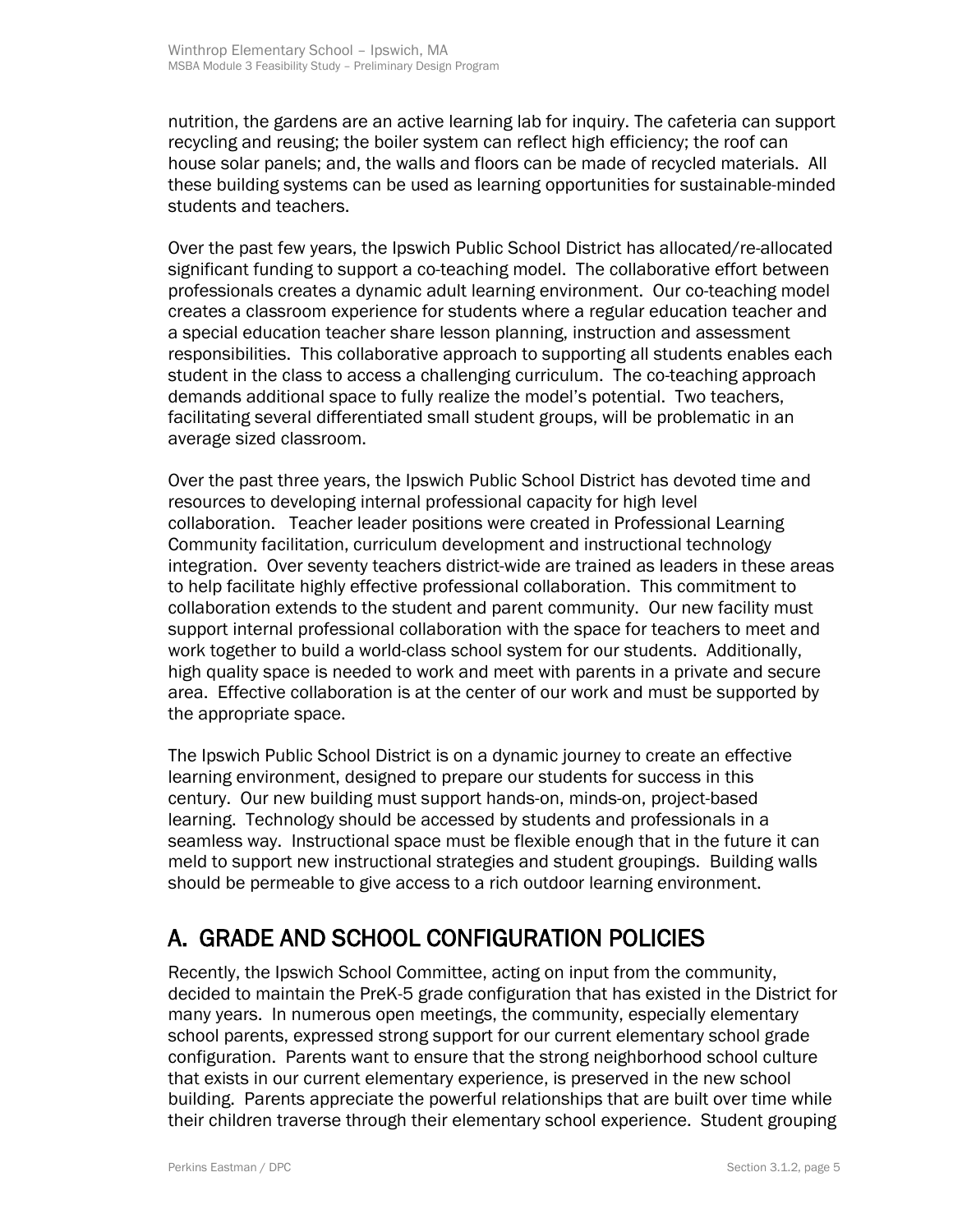will have to be thoughtfully constructed to ensure relationship continuity and strength.

The school configuration question will continue to be analyzed as the school building project progresses. The objective is to have the new building support the strong elementary school culture parents have come to expect. The school configuration must support the nurturing learning environment which has become the hallmark of our elementary schools without restricting our ability to innovate as education changes.

## B. CLASS SIZE POLICIES

On average, class size in grades K-5 is 22, with three sections at each grade level. Pre-school classes are full day with age groups alternating days in the week. The average pre-school class consists of 15 students. Class configurations reflect our inclusionary model of instruction. Like many elementary classrooms, students in grades K-4 remain under the tutelage of the same general education teacher(s) throughout the day; although combined grade level instruction, meetings and events are frequent. Fifth grade students share discipline-specific teachers, moving to different classrooms throughout the day. Music, physical education and art instruction is part of each child's instructional program; however, the amount of instruction varies by grade level and discipline.

Many classrooms include two adults. Over the last three years, there has been a strategic approach to creating co-taught classrooms, moving from paraprofessional use to general education/special education teaching partners.

Co-teaching comes in many forms: "One Teach, One Observe," "One Teach, One Assist," alternating teaching, parallel teaching team teaching and station teaching. This allows for a fluidity of co-teaching methods for Special Education teacher and regular education teacher in the classroom to best support their students' needs. At Winthrop School, students experience forms of co-teaching when classes are combined for a common experience and teaching is fluidly presented by multiple teachers. This model is also evidenced when academic workshop blocks are structured with Title I teachers and/or Special Education teachers, teaching and rotating small groups for instruction. At both Winthrop and Doyon, students experience co-teaching in the form of students receiving instruction from the classroom teacher, supported by teaching assistants or other support personnel.

During the 2015-2016 school year, general education/special education pairs can be found in multiple classrooms. The special education teacher shares the daily instruction with the regular education teacher. As a strategies specialist, the special education teacher's skilled and consistent involvement benefits all students in a grade level. Co-teaching keeps the highest skilled professionals actively engaged with all students. This type of co-teaching is another model of the student support services available. In the coming years, the District will continue to move towards a full co-teaching model. This necessitates the need for elementary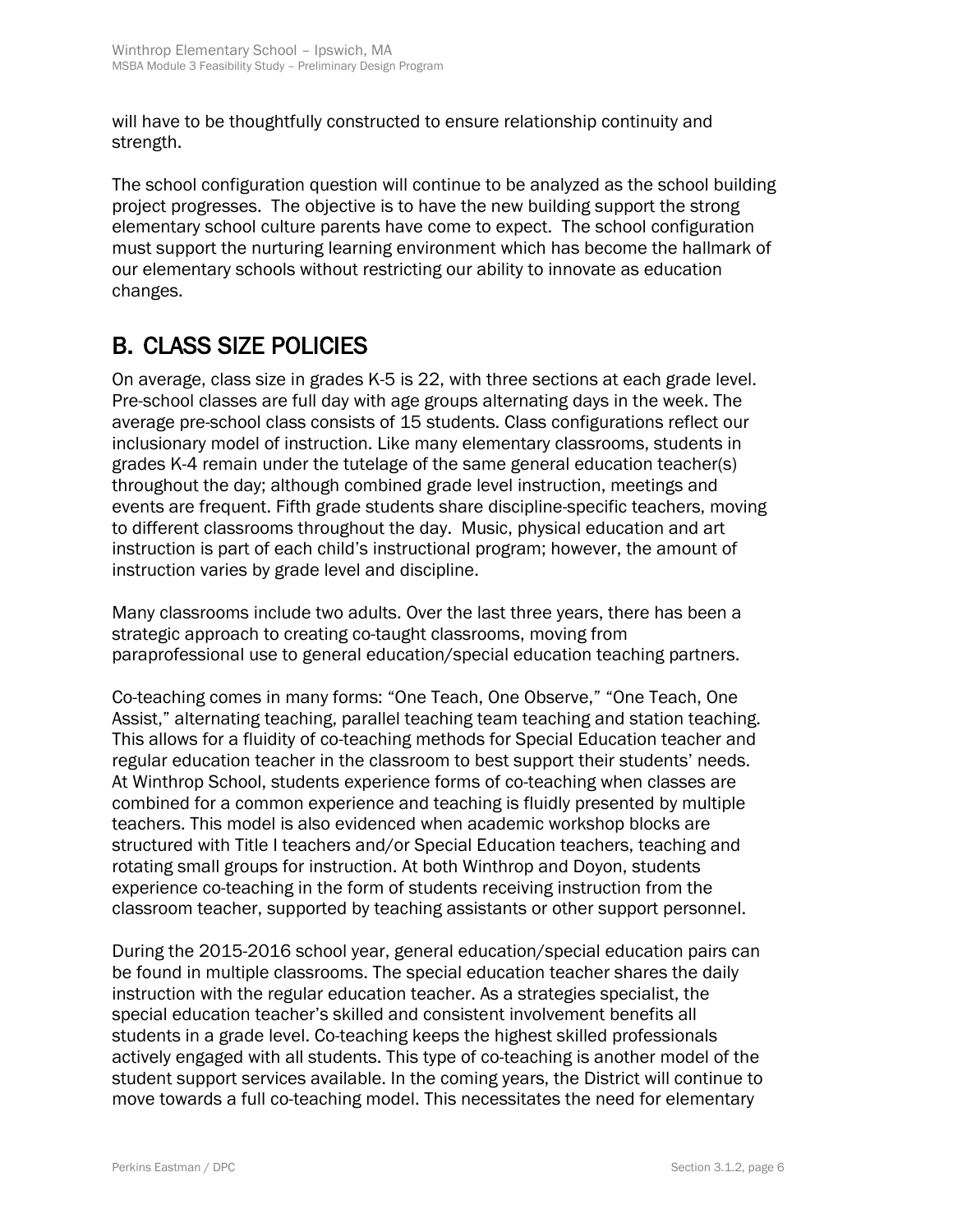classrooms to accommodate two teachers, their materials and their belongings along with flexible classroom instruction areas.

Small group instruction and personalized learning is not only a priority, but it is also a professional agreement in our culture. As the co-teaching model emphasizes, supporting students at the point of instruction and differentiating instruction to meet individual student needs occurs constantly throughout the day. Math and Reading Specialists, the English Language Learner Teacher, and even therapists such as Certified Occupational Therapy Assistants and Speech and Language Pathologists often work within the context of the classroom, instructing a small group of students on grade level and personalized learning objectives. Classrooms are equipped with group flexibility in mind. Whenever possible, remedial and special education instruction on individualized educational goals occurs inclusively. For instruction that must occur outside of the classroom, small group instructional spaces are used. Currently, these spaces are inadequate, overcrowded and undersized; however, the goal for the future is to develop these spaces in close proximity to classrooms. Fully equipping these spaces with instructional materials and technology is a requirement.

# C. SCHOOL SCHEDULING METHOD

Scheduling, the challenge for any school, is driven by several factors. First and foremost, all attempts are made to allow grade level teams of teachers, including any support staff, to meet regularly in consultation on students and curriculum. Since elementary schools rely on specialists' classes to provide this meeting time, a gradespecific specialist block is ideal. Specialists, in turn, are scheduled to allow for a team meeting time of their own.

Challenges arise in a variety of forms. Limited space options (i.e., cafeteria use), shared building staff (i.e., instrumental music teachers and physical education teacher), differing requirements of time in specialists' classes (i.e., thirty minute kindergarten blocks versus forty-five minute specialist blocks for older students) and varied offerings (chorus and instrumental instruction for intermediate grades) mandate variations in daily/weekly schedules.

Lunches are scheduled to include a recess and currently are scheduled in thirty minute blocks for students in grades 1-5. This rotating schedule continues for two hours. Specifically, seven potential 45 minute blocks are available, but restrictions exist due to the current limited lunch seating. Recess precedes lunch for grades 1-5 with the first lunch seating at 11:15 am. Students have 15 minutes to eat, well under the current recommendations for meal times. As one grade level exits, another grade level enters, causing considerable congestion and restrictions in our ability to consistently compost and recycle, programs that are important to our sustainabilityminded community. Kindergarten and preschool children are scheduled in the cafeteria for a full thirty minutes to allow for constant supervision, required by national accreditation, and to minimize noise for our youngest learners. Lunches conclude at 1:00 pm.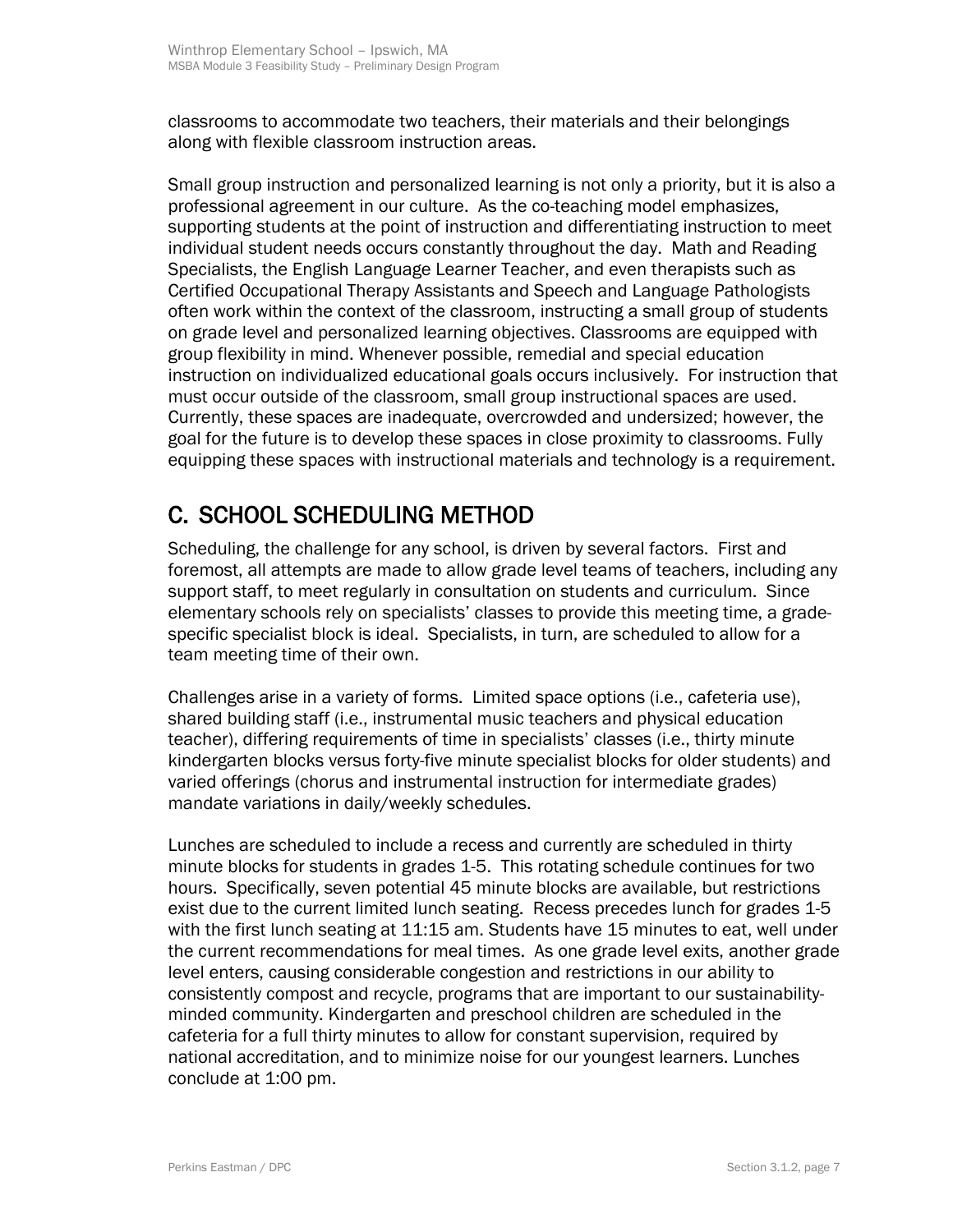At Winthrop, the student-run school store occupies the stage one day per month for the entirety of the lunch period. Transfer patterns are highly restrictive during these times since exiting grade levels generally line up and exit out the stage doors.

Ideally, scheduling in a new building would be driven primarily by educational goals, IEP, team meetings and student collaboration, rather than building restrictions. With proper acoustics and space, the number of lunch rotations could be reduced. Safety and supervision concerns for our youngest learners should be considered in deciding when, where and with whom they eat lunch.

## D. TEACHING METHODOLOGY AND STRUCTURE

See Section G - Classroom Instruction (K-2 and 3-5) for a complete description.

### E. TEACHER PLANNING AND ROOM ASSIGNMENT POLICIES

Effective teacher planning and collaboration is the cornerstone of high quality education for children. It is critically important for adult learners to be in a vibrant and joyful work setting. Ipswich Public School District has invested heavily in professional development, designed to build strong internal capacity in planning and collaboration. Our new elementary school building must support teacher planning space in multifaceted forms. Teachers must have individual space for quiet planning and professional reflection to fine-tune their craft to meet the unique needs of their students. Additionally, Ipswich teachers regularly meet with vertical and horizontal teaching teams requiring room to collaborate effectively. Finally, the District is committed to co-teaching which adds another dimension to the space needed for professional collaboration. Ipswich elementary teachers are well positioned to leverage individual and collaborative planning space to positively impact Ipswich students.

### F. PREKINDERGARTEN PROGRAM

The focus of preschool is and should always be learning through play. Children learn about the world and life through various play situations. In a preschool setting, they need a space that can foster play across a variety of realms including science, math, literacy, art and music. The space needs to be accessible to young children so that learning can be student-driven with adult facilitation. This means low tables, stable chairs, bathroom access in the room, multiple sinks that are low enough for young children and a variety of organization units that are child friendly, but can be moved around when necessary to accommodate a new classroom set-up when needed. Flexible walls and furniture are a must.

Preschool classrooms should have easy access to the outdoors and have tools and resources readily available to be used for play and exploration. Young children need space to move around and also a place to relax when school gets overwhelming. They learn through their senses and love to touch everything. The ideal situation would be adjacent preschool classrooms that enable classes to work together at times. In addition, preschoolers benefit from having easy access to the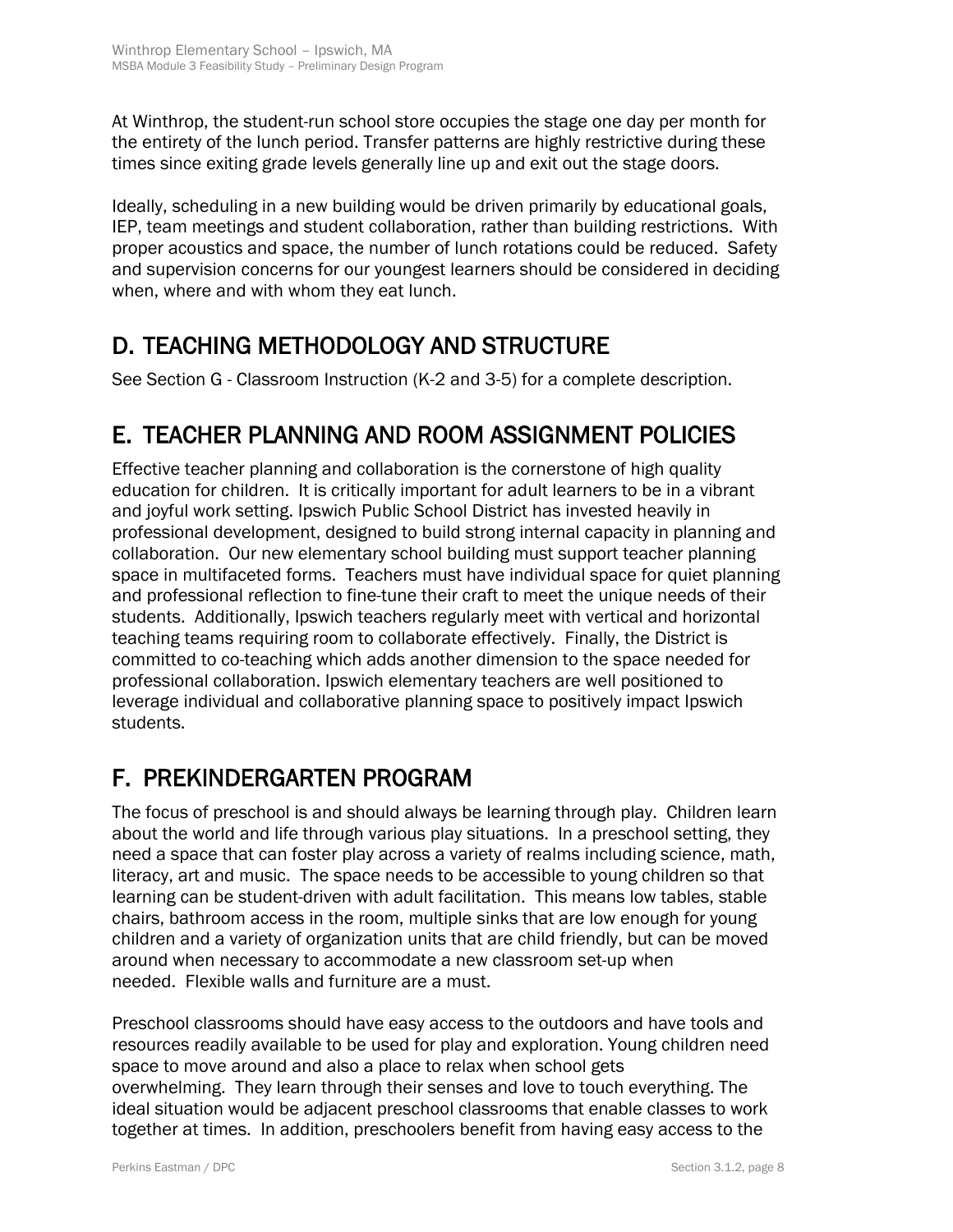older students in the building as well so that they can continue to have "buddy" activities. Ample square footage would allow the classrooms to be organized into various play areas so that students can explore and learn independently. In an effort to build persistence and support interests, it is ideal if projects can be left for several days without disruption and/or clean-up.

### G. CLASSROOM INSTRUCTION (K-2 and 3-5)

### Classroom Instruction  $-$  Primary (K-2)

Long-lasting, positive impressions of formal schooling are made in the earliest years of one's life. Similarly, parents form persistent opinions, based on initial interactions with a school community. Our early childhood programs, comprised of our three and four year old integrated preschool and our nationally-accredited kindergartens, embody the "positive feelings" responsibility. Designed for active, play-based and project-based thematic learning, our early childhood programming seeks to grow the child as well as to inform the parent. Center-based instruction ensures active student engagement, blended with small group play-based instruction. Frequent gross and fine motor practice intertwined with social and academic skills means that our classrooms are filled with learning, laughter and friendships. Moveable, flexible spaces with easy to clean surfaces, numerous adjacent bathrooms and storage space complement outdoor learning spaces that foster observations of the child's world. Technology, in limited use, reinforces, motivates and expands the opportunities for direct observation and exposure. Future, updated programming would require two-way mirrors for observation in selected learning spaces, adjoining parent/teacher community space for family resources, parent nursing, student assessment and/or special education-related services.

The key word is accessibility, in both pedagogy and philosophy, as well as in the physical design of the building. Educators envision their students accessing curriculum in increasingly independent ways. We believe that students learn best when environments provide information in a way to promote children to construct knowledge. Students should be able to design and lead projects, interact with community in relevant ways, work collaboratively with peers and engage in backyard science by studying the immediate natural environment outside their school and greater community.

Elementary school students and teachers need access to real materials; they need tools for learning, as opposed to textbooks. They need storage for those materials. Students will need their own personal storage space to promote more independence. Learning spaces must be flexible, with moveable walls that help create spaces and furniture that is functional for a variety of purposes. All classes should have access to the outdoors and an outdoor classroom setting that has weatherproof storage. Project spaces within the classroom will be crucial in order to promote a fully integrated STEAM approach.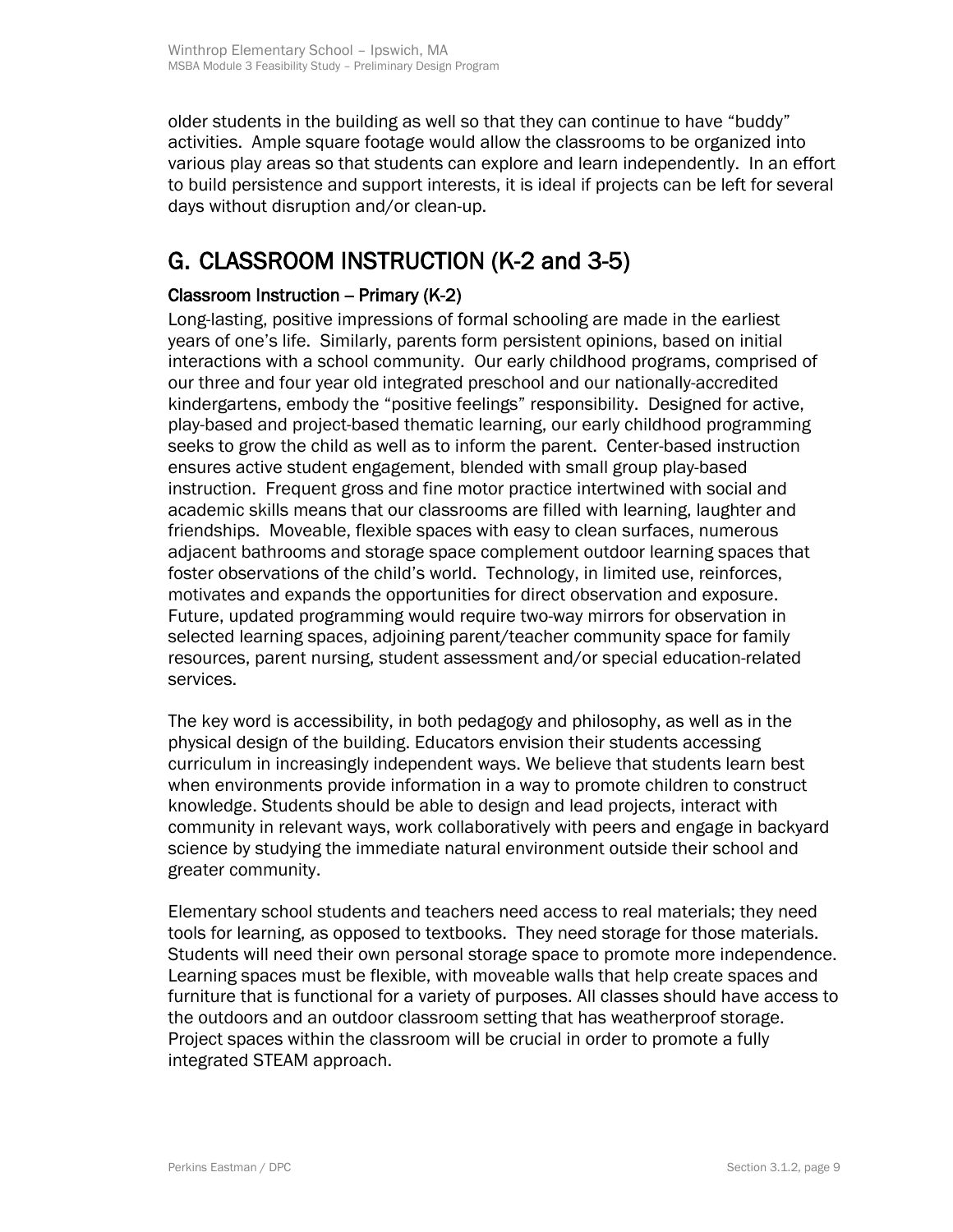Supervision of our most vulnerable students is always of concern. The balance between promoting independence and continuous supervision is a difficult one to maintain. Areas must be both accessible and with unrestricted views.

### Classroom Instruction -- Intermediate (Grade 3-5)

Academic rigor is an essential component of a robust curriculum that is appropriately challenging, includes quality instruction to stretch students' minds, and utilizes authentic assessments to monitor and measure students' progress. A rigorous academic environment is not only a learning community for students but also for teachers. Both are encouraged to be risk-takers, active thinkers, and doers. This environment creates lifelong learners, who are capable of independent reflection, self-evaluation, and reasoning. Ultimately, academic rigor produces learners who demonstrate mastery of challenging and complex concepts; they show initiative and ownership of their own learning; they can critically think and problem-solve; they have the capacity to collaborate and lead; and, they possess agility and adaptability.

As such, we envision that academic rigor in the future will necessitate a flexibility of learning environments. We imagine being paper-free and, in this, that technology is available one-to-one to students to best support their learning needs. Additionally, learning will best occur in small groups and students may have individualized learning plans. Spaces within a classroom should accommodate varied groupings and necessitates space and furniture that is agile and can be reconfigure`d. We will need the ability to reconfigure space and furniture. For example, rigorous learning calls for break-out spaces between two or three classrooms for small groups to work, with the inclusion of transparency (windows) for teacher's monitoring and supervision of students.

A project-based approach to learning with transferable skills/habits such as critical thinking, collaboration, perseverance, self-management, communication, and creativity can be seen in all classrooms. Currently, it is in our marsh and pond field studies, Invention Convention, STEAM Expo, Biography Day, Authors' Week and musical and artistic creations, to name a few. Our goal is to extend these opportunities and embed them within everyday instruction. We want learning designed with the key elements of project-based learning:

- Student choice and voice in learning
- In-depth inquiry
- Driving questions
- Significant content.
- Embedded 21st Century skills
- Revision and reflection
- Public audience to which students present their work in real-world settings.

As such, Ipswich elementary schools strive to infuse curriculum with Project-Based Learning (PBL), and to see this as a needed area of flexibility of the building's design,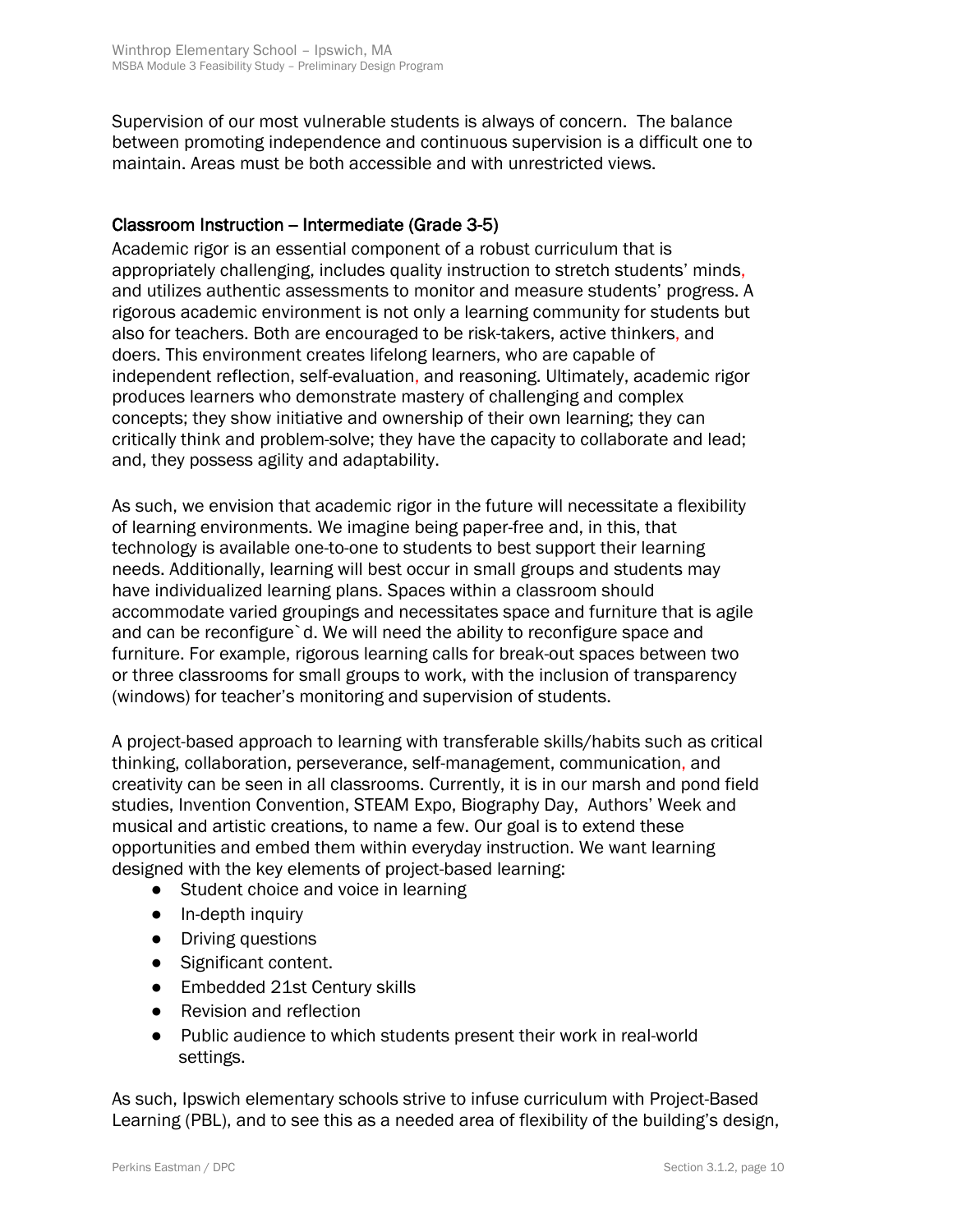especially when considering the District's emphasis on continuous innovation. In order for students to participate in PBL, we need STEAM and Project-Based break-out spaces where students can create, test, and apply engineering to new ideas. This space would allow and facilitate students to construct their own understandings of concepts. Throughout, storage and counters for ongoing projects to be stored are needed. Our focus on sustainability guides that students would need access to outdoor learning spaces. Since student demonstration of mastery through presentation is a major assessment component of PBL, we imagine needing space in the future to display student work, both physically and digitally, throughout the school in both public and classroom spaces. Students (as well as teachers) need access to a projection system.

Overall, teaching and learning in the intermediate grades depends upon teachers' and students' ability to use tools and spaces with flexibility. We envision:

- Convertible spaces and furniture to accommodate small group work and individual work
- Collaboration beyond classrooms through technology
- Additional cubby storage in classroom for student supplies rather than pencil boxes and clutter on tables
- LOTS of plugs/usb charging stations for students and for teachers
- Small group instructional spaces both within and near the classroom.

### H. FOOD SERVICE PROGRAMS

The Ipswich Public Schools prides itself on sustaining a well-run, district managed, food services program which provides nutritious and affordable meals to students and staff. As participants of the National School Breakfast and Lunch Program, the district adheres to the guidelines, set by the USDA, which regulate school food service programs. On average, the District provides 55 breakfasts and 268 lunch meals per day to our elementary students. A debit card point of sale system is used throughout the district to account for meal sales.

At both the Winthrop and Doyon Elementary Schools the cafeterias are used for breakfast and lunch periods, school-wide and grade level concerts and public events, and for the Extended Day Program. The kitchens at both schools are antiquated, insufficient in area, and are furnished with outdated equipment.

The new school should be configured with a dedicated, full service kitchen and cafeteria space. The kitchen should be equipped with state of the art equipment that supports scratch cooking and considers food preparation for students with food allergies. There should also be a dedicated area where students can participate with food preparation. With such a strong Farm to School and sustainability community connection, community use such as nutritional cooking classes for children and families, using local produce, is of high interest. In this area, Ipswich students can learn basic cooking techniques, be educated about nutrition, explore new foods and work with local chefs. The goal is to empower Ipswich students to develop healthy eating habits through the use of whole foods. The new facility should also provide opportunities for recycling and sustainability initiatives.

# I. TECHNOLOGY POLICIES/PROGRAM REQUIREMENTS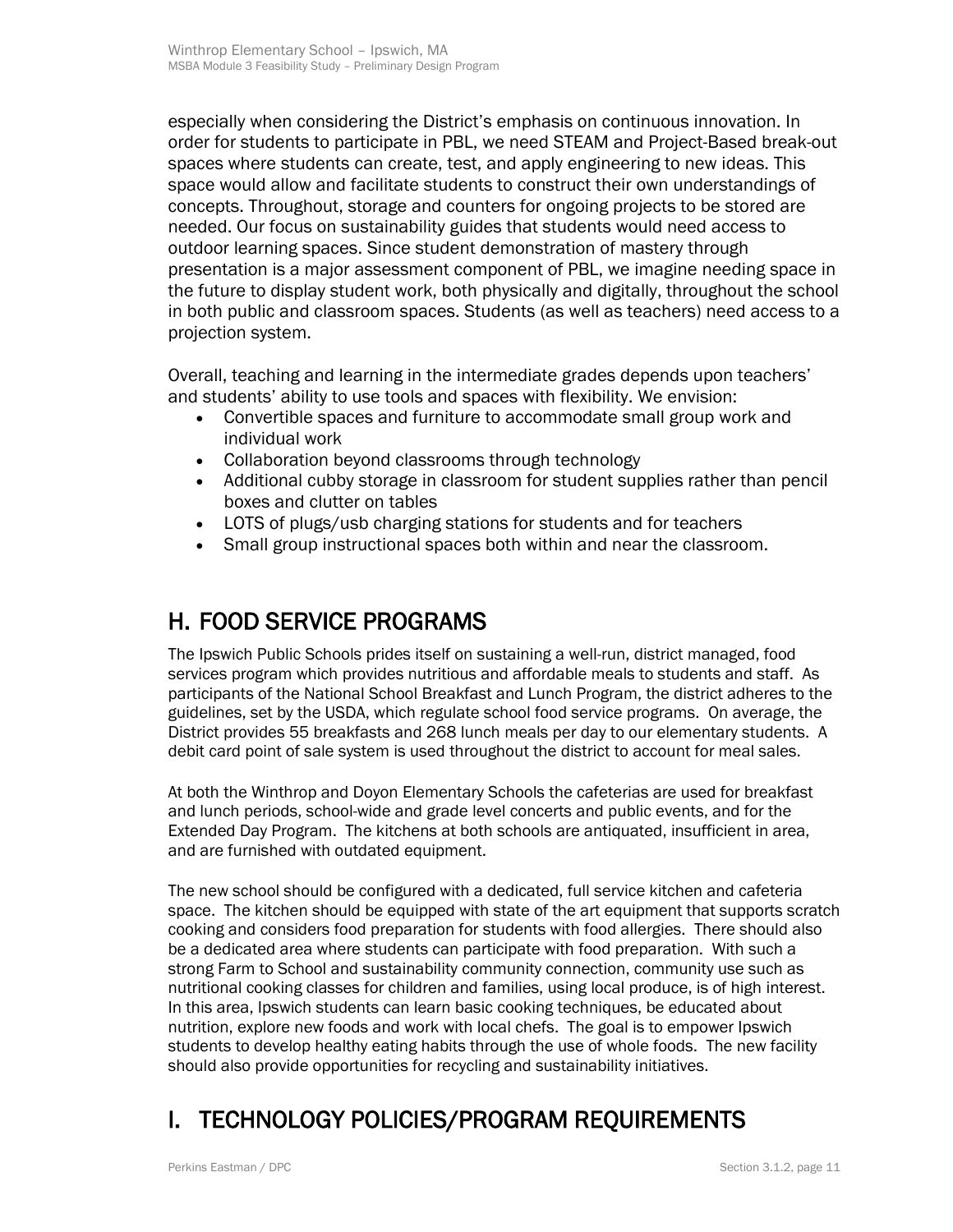#### Library/Media

Library programs in the future will promote information literacy through global connections and content creation. While books will always be an important part of the K-5 library, expanded technology resources (such as 1-to-1 devices) and a flexible learning environment (multi-purpose space with moveable furniture) along with a flexible library schedule will enable collaboration, creativity, and communication, linking classrooms locally and globally. Librarians will actively collaborate with teachers both in classrooms and in the library instructional space to develop lessons, provide resources, and make global connections.

The library media specialists recommend that the total space allotted to the new library be divided into smaller areas, based on function. Separate spaces will afford easier library/media access for students and staff. Here are five areas of need that we feel should be designed as separate spaces:

- instructional room with a storytelling/performance space and moveable furniture
- a room for books and other resources with a checkout area and quiet reading area
- seminar rooms for small group work
- media production room including green screen (not directly part of the library, but will be used by library and classrooms)
- Makerspace

#### Technology Integration

Over the last three years, the Ipswich School District has invested heavily in updating technology systems and re-energizing professional development. Chromebooks, iPads and laptops are the tools that our students use each day as they write, explore, and apply literacy and math skills. Recognized as a powerful learning tool with regard to personalized learning, teachers use technology in increasingly integrated ways. There is, however, a sensitive awareness that not all families do have access to technology tools at home. Early morning computer use is encouraged during Breakfast Club. Technology tools are also available after school during Homework Club.

Future technology needs can never be predicted as new innovations and uses arise each day. Currently, to support inquiry and outdoor learning, technology tools must be portable and durable. Flexibility and an adaptability to change in both philosophy and facilities design is the expectation. As such, teachers should be able to move throughout the school in different classrooms and areas and be able to present information multiple ways using a variety of technology. This means instant access to online tools in classrooms, hallways, playgrounds and throughout the school campus. Ample charging stations would be available and support a multitude of devices (ie iPads, laptops, chromebooks, tablets, document cameras). Students would have access to multiple creation tools and spaces that enable collaboration, experimentation, recording, and video recording. Makerspaces would be accessible to all teachers and students. Makerspaces offer students a creative, educational environment where they can gather to create, invent, and learn.

In the future, consideration will be given to ensure equity and accessibility particularly for families who do not have the tools needed to complete projects and activities. Families would be surveyed and a system would be created for providing families with hotspot cards and/or loaner devices. Library hours extended past the school day and a variety of technology (desktop, laptop, chromebooks, iPads, Kindles, charging stations, etc.) would be available for after school use. Student virtual help-desk would be utilized by teachers and students to support learning. As such, the environment would be mobile and allow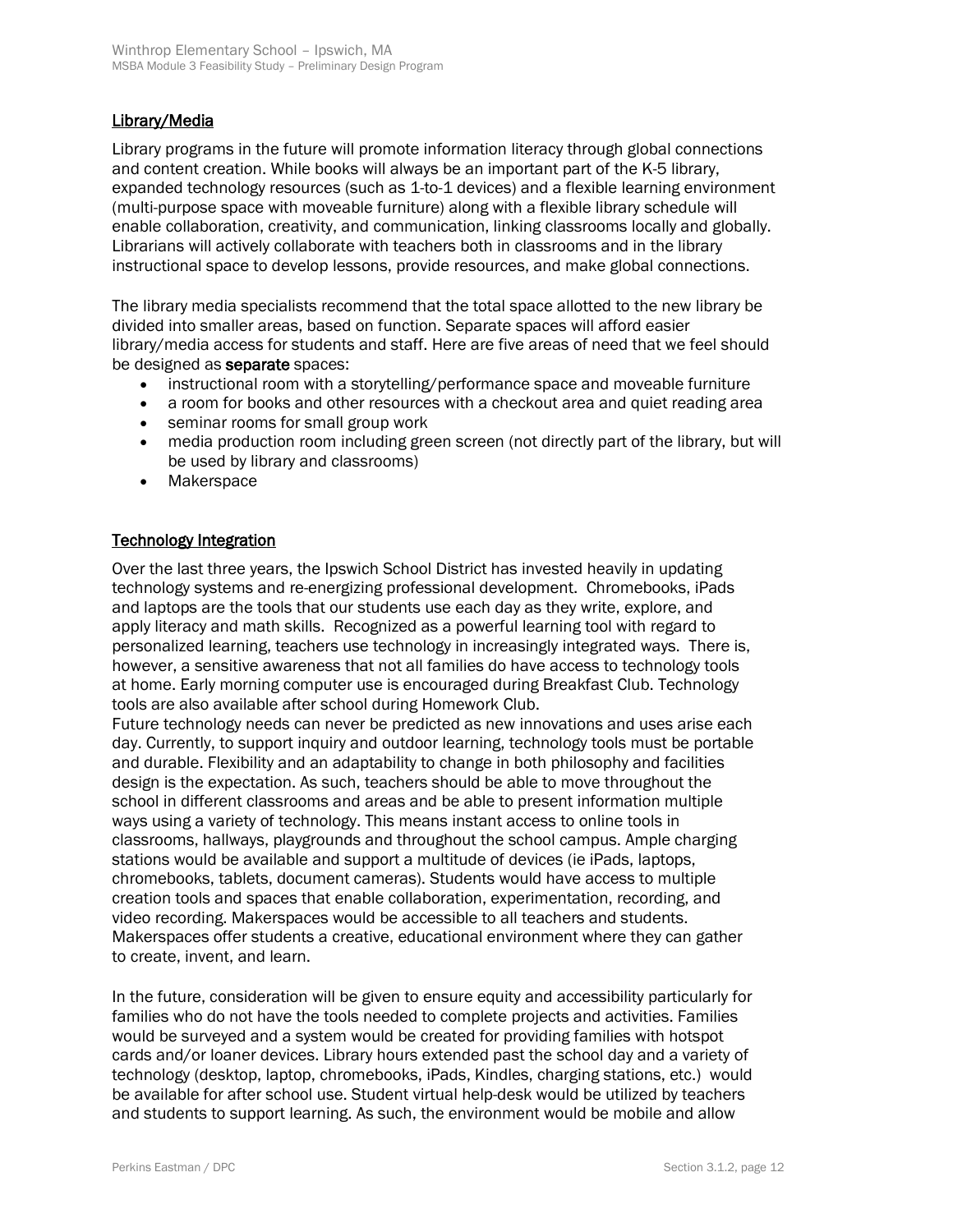for learning anytime, anywhere. For example, we must consider the possibility of a 1:1 environment where students can rent to own a device or receive a loaner.

Flexibility of the learning spaces should support the technology of the future. For example, modular furniture and window placement would enable teachers to view multiple groups of students in break-out spaces. It is likely that technology in the future will no longer be contained in a lab but embedded around the campus. Therefore, individual classrooms would be large enough to house mobile carts or charging stations without occupying teaching and learning space. And, devices, selected for purchase, would have ample battery power and storage to house videos and pictures while movies are in the process of being created. Lastly, it should be noted that while primary level elementary students have not yet mastered using a server or Google drive, we would expect intermediate elementary students to be able to do so. Students (as well as teachers) need access to a projection system.

### J. ART PROGRAMS

The art department foresees a teaching style that fully embraces cross-disciplinary collaboration. This would possibly include team teaching with science, technology, math, social studies, literature, music, and/or theater. With this cross-disciplinary approach, designed for more project-based learning, students would require more access to information, a better connection with outdoor spaces and their community, as well as a variety of materials that would encourage exploration and play. Large spaces for materials, technology, implementation of design work, and storage for finished work would also be essential. In addition, multiple, small, user-friendly display areas would enable student sharing, reflection, and presentation of work.

In order for a building to support this type of teaching, the art room should ideally be centrally located with access to the library and other information resources, as well as to the outdoors. Bringing the outside into the classroom should be incorporated in the design. The space should allow for 2D, as well as 3D work, providing individual workspace (and drafting tables) for students with flexible seating for a variety of age levels, and easy access (for students) to materials. A defined meeting area, a place for visual projection and written board information, a place for mechanical technology (press, loom, etc), a small area for electronic technology, a large material and paper storage area (for teacher access), a prep area with visual access to the classroom, an easily accessible and well ventilated kiln room with drying racks and room for glazes, a minimum of two-three sinks with counter space, and appropriate 2-D and 3-D storage for all students using the art room would be essential. The room should also be equipped with a sound system.

With the current proposal of two art rooms in the elementary building, the art department would like to suggest that these two rooms be located next to each other so that they could share teacher storage facilities and a single, large kiln room that could accommodate either one large or two medium size electric kilns. This would allow for the maximum amount of classroom space for each room.

### K. MUSIC AND PERFORMING ARTS PROGRAMS

Music is an integral and important component in whole child development. At Winthrop and Doyon, general music begins in Pre-K with 30 minute classes and expands to one 45 minute class per week for grades K-5. Additionally, 30 minute sing-alongs for kindergarten and first grade classes mirror 45 minute chorus classes for 4th and 5th graders. This range of instructional group size, from a single class to a grade level, combined with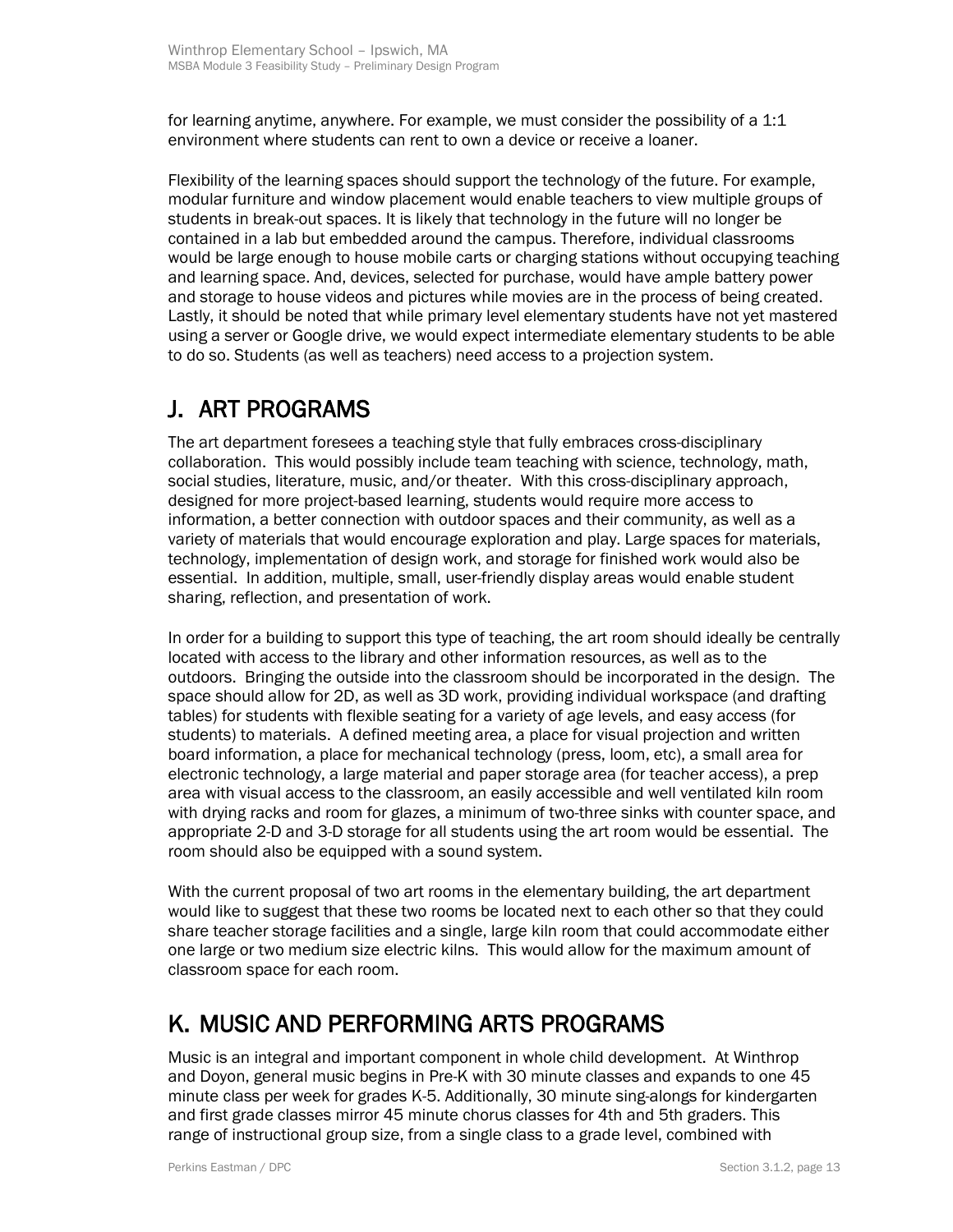movement elements such as dance and rhythm concepts, drives the need for a large open space. Choral music calls for easy-to-access risers, currently available when the cafeteria is not otherwise occupied.

Instrumental music offerings at the elementary school level are the foundation to Ipswich Public Schools' award-winning high school band and orchestral groups. Commencing in fourth grade, 98-100% of students take advantage of instrumental instruction. This high participation rate continues into fifth grade. Instrumental instruction, for both band and strings, occurs twice per week for 30-45 minutes. Small group instruction, often grouped by instrument type, occurs throughout the day at various times. Scheduling spaces is challenging, often leaving groups to practice in open areas such as the hallway, stage and/or library, and even in the principal's office, regardless of the noise impact on other classes. Large group band and orchestra are scheduled twice per week and is largely dependent on space availability at the time it is occurring.

As shown, music is fundamental to an education in Ipswich Public Schools, where all students participant in general music. Additionally, intermediate students have the opportunity to participate in chorus, band and orchestra. Unlike other cities and towns, instrumental instruction is part of the school day. At any given time, orchestra, band, chorus and general music may be happening simultaneously.

Music is central to the Town of Ipswich ethos and is not an extra in elementary education. Music is embedded into a child's day. With new STEAM initiatives, music will continue to be an embedded and central part of education. Music education builds 21st century and innovation skills, such as communication, critical thinking, problem-solving and collaboration. As such, we need three spaces that can support our rigorous curriculum. These three spaces must be sound proof, in order to run several music classes/ensembles at the same time. Spaces such as these three must have proper storage, be acoustically designed for music (sound safety), sized appropriately for the number of students, have large open space for movement and exploration and for multiple configurations of ensembles/classes.

Music exalts the human spirit. Music provides opportunities for emotional expression. The Ipswich music program has long been a great gift to the local community. Ipswich citizens have become accustomed to attending top quality student performances throughout the year. Giving tools to elementary school students to express themselves emotionally will benefit their whole child development. Simply put, music is for everyone in Ipswich Elementary Schools and availability to features such as music and performance spaces would be a draw and asset to the community.

## L. PHYSICAL EDUCATION PROGRAMS

Ongoing community discussions seek to improve and expand Ipswich elementary schools' athletic facilities. The community hopes this new Gym space will support both student and the community with space that promotes healthy living. Currently, limited and undersized gymnasium space requires the use of the less-than-safe cafeteria space, adjacent to the gymnasium, in order to accommodate multiple class instruction. Outdoor use of both open space and the newly-constructed playground at Winthrop assist in ensuring that gross motor and cardio opportunities are integrated into daily instruction. Storage space limitations and available space, not contingent on lunch schedules and other times when the cafeteria is occupied for a variety of reasons, must be addressed if programming is to be expanded to meet current expectations of health, wellness, and physical conditioning for lifetime fitness.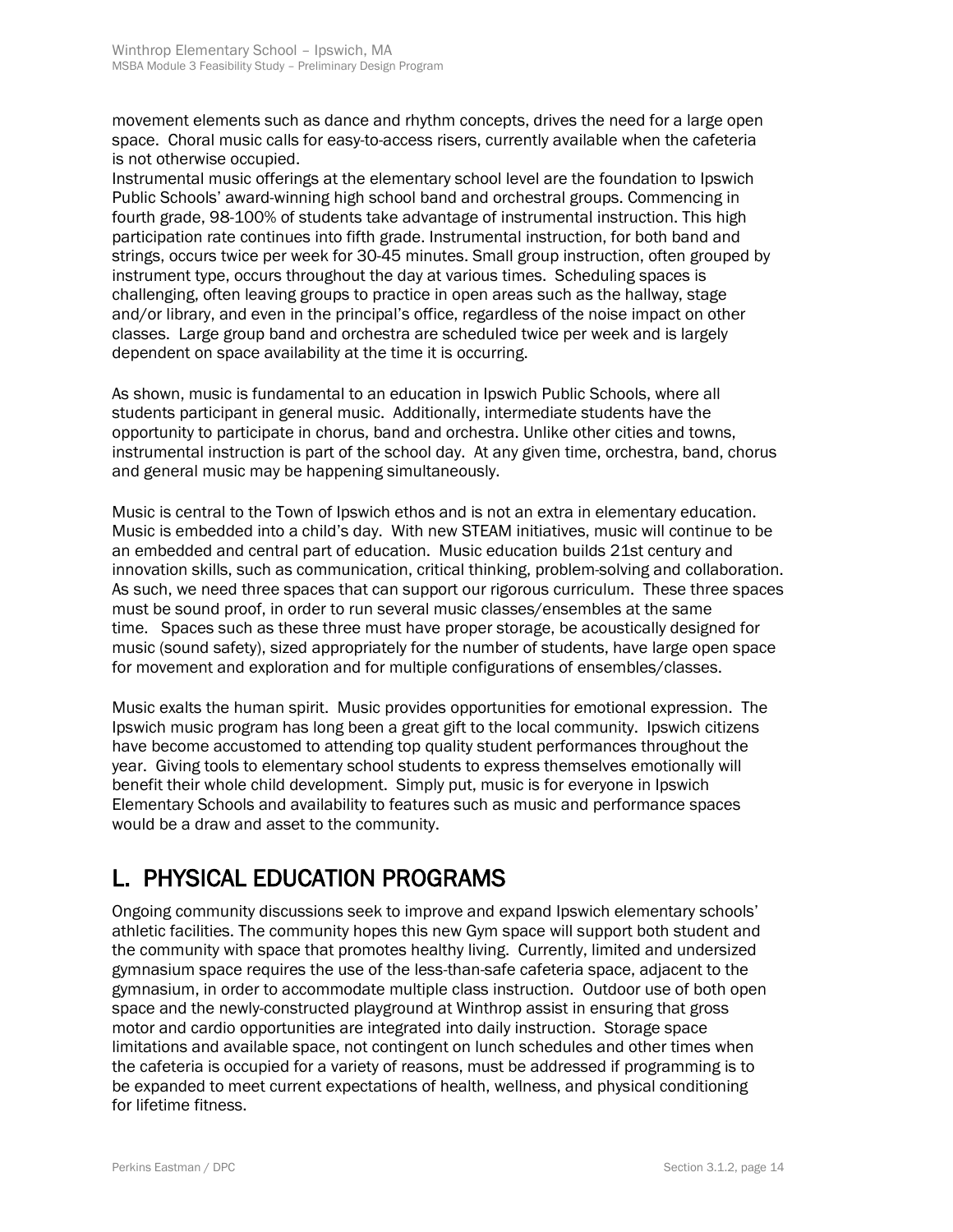As such, Physical Education classes in Ipswich Public Schools will continue to evolve from a skill-based to a fitness emphasis. There will be an increasing focus on healthy lifestyles and healthy habits, peppered with fun ways to introduce the emphasis on fitness. This necessitates the availability of gym space to accommodate stations with options from which students may chose. Mirrors, dance space and a fitness area to be used for classroom instruction and health classes are also needed. This classroom should include hook-ups for technology and a projection systems to show visuals. It would also serve as an adjacent fitness area that can be multi-purposed--classroom instruction, dance, nutrition and health. Additionally, in order to accommodate the need for teacher planning schedules, multiple classes must occur simultaneously. We need to create safe environments with proper supervision, so that all students are able to actively participate in a fitness curriculum that incorporates choice, while being monitored by their teachers. Lastly, an adult shower would be very helpful for our teachers who bike or run to school.

The use of outdoor space is also important to physical education in Ipswich Elementary Schools. This is aligned with our district's focus on the outdoors and learning. As such, we need outside spaces for instruction like work-out stations, walking paths, climbing spaces and outdoor fitness equipment. Our District's focus on sustainability defines that these outdoor physical education spaces and materials should be "green" and earth-friendly (for example, a permeable court that is not black top, but still allows for basketball). This also guides that the gym spaces should have easy access to these outdoor learning and fitness environments.

Lastly, the Ipswich community members have expressed much interest and need in having these physical education features be available for their use. This would be a draw to the new elementary school, and encourage healthy living throughout our community. Availability to features such as outdoor fitness stations and walking paths as well as indoor features such as the ability to create a regulation-sized basketball court would be a draw and asset to the community.

### M. SPECIAL EDUCATION PROGRAMS

### Specialized Learning/Therapies

In Ipswich Public Schools, students come first which demands that all professionals take joint responsibility for every child. Therefore, we feel it is imperative that a team approach is used to take on the responsibility of meeting these needs by providing the most effective staffing, scheduling, materials, instruction, and equipment to meet the social, academic, physical, and emotional needs of our students. As such, our team of special educators recognizes that it is of great importance to educate IPS students with disabilities in the least restrictive environments, and that these least restrictive environments are dependent on the individual needs of each student. This demands flexibility when setting up programming and schedules for our students.

Additionally, our diverse population requires a range of specialized programming, overseen by administrative Program Managers. Students with social/emotional, academic and medical challenges are fully included within general education classrooms for much of the day, but separate instructional space is required for pull-out services. Enhanced Elementary Classroom programming includes ABA services from a Behavioral Therapist with BCBA involvement and oversight. There is a need for areas where staff can easily observe students in a behavioral cool-down space. Therapies also require specialized spaces. A sensory room is currently shared with occupational therapy services and physical therapy. Sufficient space is needed for appropriate access. Speech and language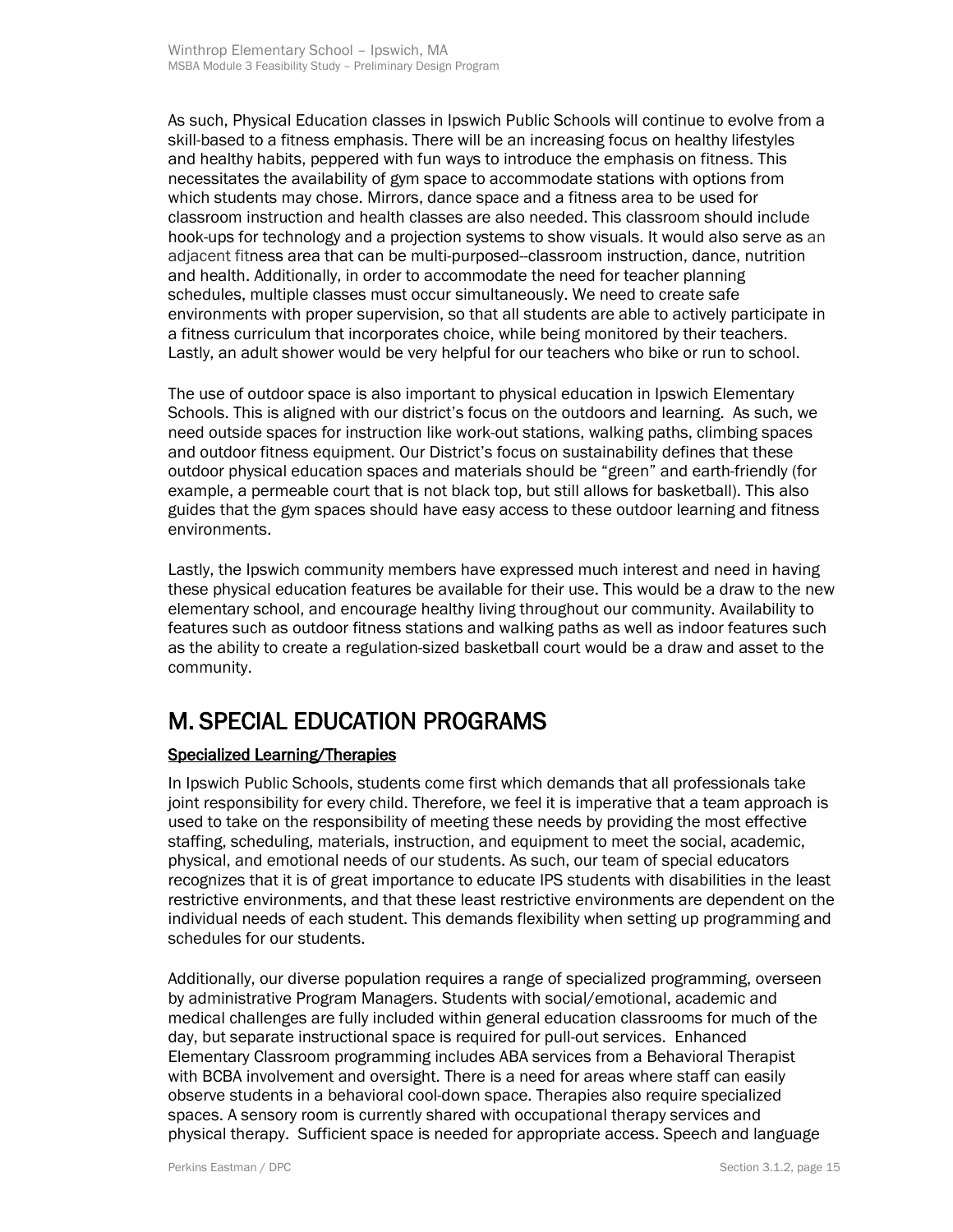services include social/emotional pragmatics as well as strategies for students with hearing impairment. Such spaces require soundproofing and thoughtful space arrangement, not existent in the current configurations. Medical conditions that require nursing care throughout the day require privacy, bathroom facilities and space, limited and difficult to provide in existing conditions.

Community and family engagement are integral components of our schools. Meetings are frequent and encouraged. Special education meeting spaces are limited, often conflicting with ongoing music instruction. Confidential small group meeting areas are a priority in any new facility.

Looking to the future of special education within the Ipswich Public Schools, we see our beliefs and best practices continuing with an even greater population of students with disabilities. We see the need to continue to use a team approach that includes parents, flexible staffing, technology and work spaces to meet the needs of our students. Our vision includes:

- using a combination of co-taught classrooms, small groups, and one to one teaching to meet individual needs
- using one to one technologies to provide interventions throughout the day for students within classrooms as part of daily instruction
- using a resource library organized by curriculum standards and grade level with ready-made materials to deliver a modified curriculum immediately as the need arises
- providing movement areas for students who are in need of sensory stimuli to maintain attention, decrease anxiety, and process information
- providing parents the ability to do non-participant observations to learn strategies that are used with their child that can be used at home
- providing structured opportunities for students to participate with peers during academic and non-academic times throughout the day for social thinking and leisure and recreation modeling to occur and begin to be generalized.

We will need a building to support the ever-changing needs of our students. Just as our teaching approach must be flexible and responsive to what student/s we have from year to year, so must our building if we are to meet the individual needs of our student population. This can be accomplished by:

- Having large enough classrooms that allow multiple adults to be working with children and space to have small groups working within the classroom
- Having break out spaces attached classrooms or within a cohort of classrooms that can be used for small groups/one to one specialized programs to be taught (i.e. social thinking, reading, math, etc.)
- Ensuring that both the breakout spaces and classrooms both have the same access to technology
- Having a storage space for modified materials for each grade level
- Having a quiet testing office for assessments to be conducted by school psychologist, speech pathologist, occupational therapist and physical therapist is a necessity
- Having a private meeting space for IEP team meetings
- Having an alcove (L-space) within the classroom for movement breaks to occur rather than having to walk down the hall to a sensory room
- Having an adaptive gym space available for students to utilize for recess when needed to and to receive physical therapy, adaptive physical education, and recreation therapy
- Rooms/offices that are used by many students should be centrally located (almost like a pod with classrooms off of it) so that students do not have to go far for services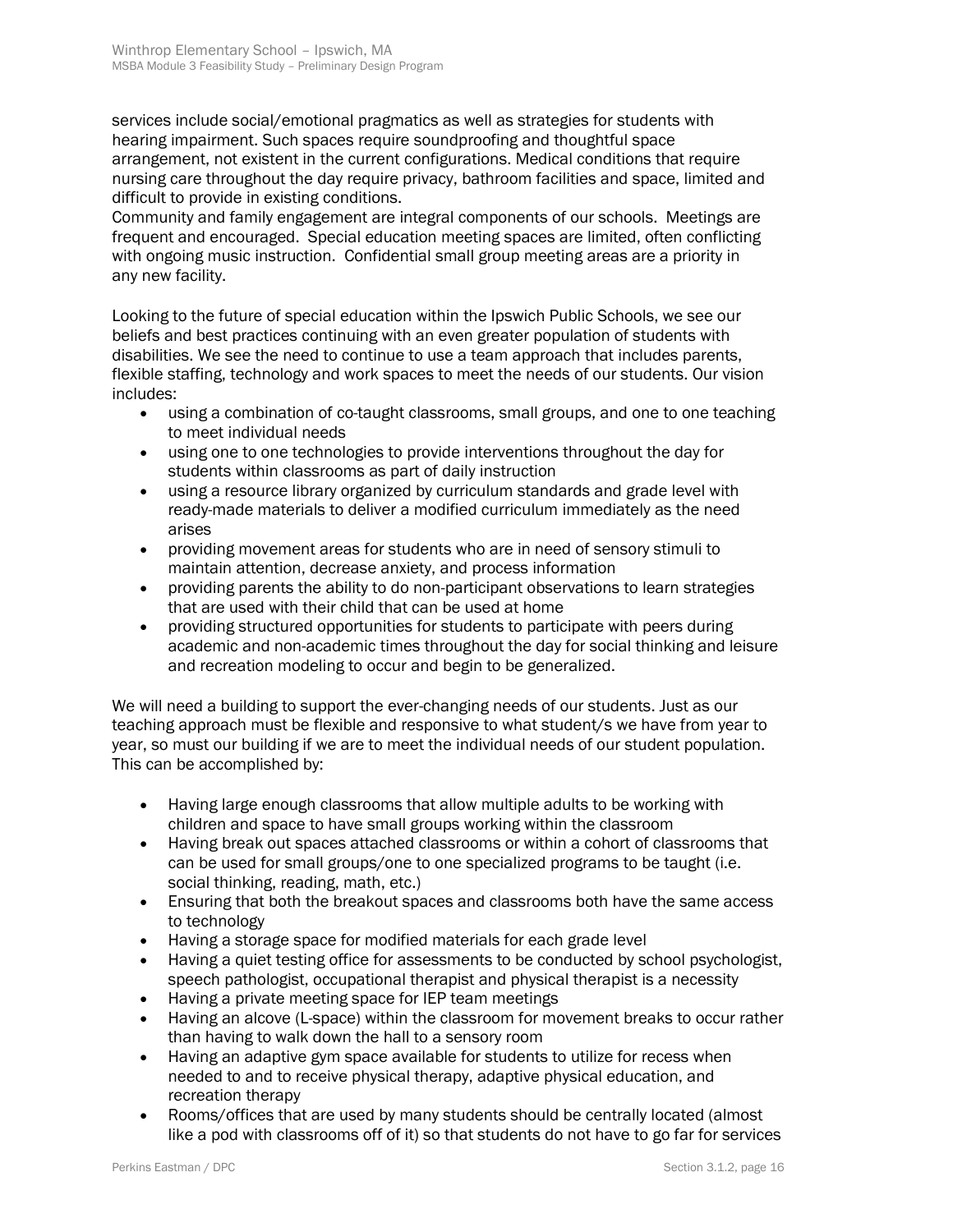and that the different staff members on a team are able to meet informally and formally.

- Accessibility throughout the school for students with physical needs without the reliance of an elevator (in case of emergencies)
- Accessibility in and out of the school for students with visual and physical impairments (including the playground)
- Accessibility throughout the school for students with sensory/hearing impairments/difficulty processing setting up all spaces that keep in mind acoustics and sound systems needed

### RTI (Response To Intervention)

Teachers at Paul F. Doyon Memorial and Winthrop Schools provide instruction to students in a variety of teaching models: co-teaching, team teaching, flexible grouping, small group instruction, and individualized instruction. Teachers understand that every student learns differently, thus differentiated forms of instruction are essential for individual success. As a result, teachers continually adjust instructional methodologies and practices to meet the diverse learning needs of every student. Response To Intervention (RTI) is the framework that affords teachers the opportunity to provide tiered levels of instruction to all students (tier one - the core classroom curriculum; tier two - strategic levels of instruction; tier three - intensive levels of instruction). Reading and Math Specialists provide service primarily at the Tier II level.

Today's variety of teaching models demands flexible structures. We envision a building design that will afford us the opportunity not only to equip our students with knowledge and essential skills for 21st century learning but one that also provides them with a bright, engaging, and equitable learning space. For instruction, we recognize the importance of a variety of flexible learning spaces: areas for student collaboration; areas for small group instruction; areas for quiet reflection; areas for presentation; areas for displaying student work; as well as areas for workstations with manipulatives. This "academic playground" will be a learning space that will encourage students to explore, take risks and find joy in their discoveries.

Today's teaching is a collaborative experience. We envision a building design that will afford us the opportunity to collaborate with colleagues. Because teaching is ignited by continuous learning, professional development is critical for maximizing the impact of interventions. For professional growth, we recognize the need for appropriate space to convene meetings, offer trainings, engage in professional development sessions, and to review and analyze student work. It must be flexible to accommodate both large and small working groups. This professional space will encourage the collaborative development of curriculum, utilize assessment to inform instruction, and foster planning for team and co-teaching.

Today's digital literacies demand space that seamlessly integrate new and innovative technologies. Students and teachers need immediate accessibility to assignments and and instructional materials from any location. We envision a building design that will afford us the opportunity to actively engage on interactive *whiteboard-like* wall surfaces. These could be written upon, should have the capacity to store the information, and then have the capability to retrieve work to be displayed again.

The RTI student learning and professional working spaces will fuel a culture of learning.

#### Guidance/Mental Health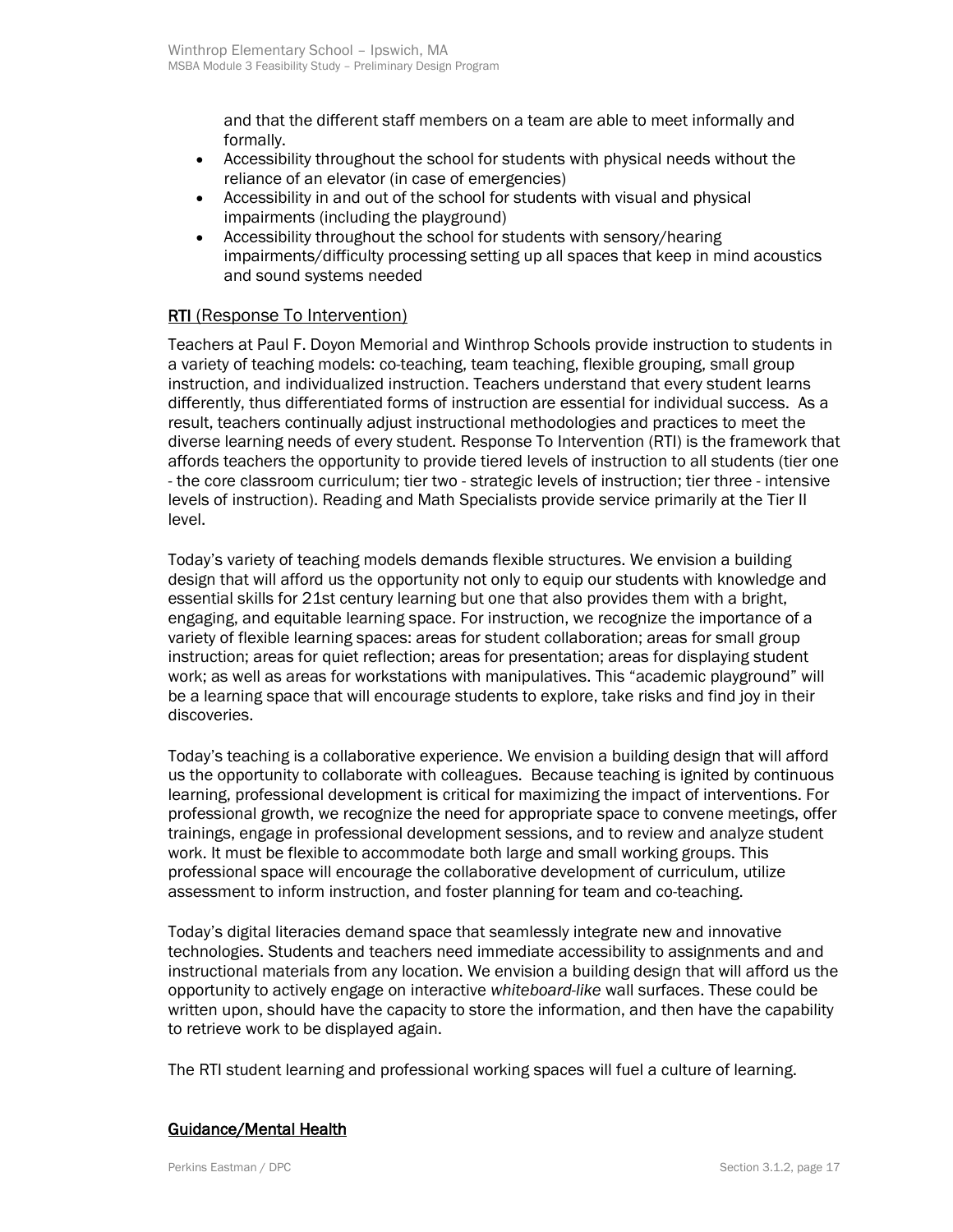Our School Social Worker is part of our district-wide mental health team with the established mission:

> Our mission as elementary school counselors is to maintain a safe, accepting and positive school environment. We strive to respond with professionalism and care to the social, emotional and academic needs of our students through comprehensive guidance activities and collaboration with parents, teachers and administrators. We will encourage the development of selfconfidence and social competence that is embedded within a fundamental respect and appreciation for the differences of others. Our intention is to support educational success and prepare students with skills for life-long learning.

Ipswich elementary school Social Workers are working with an increasing number of students and facilitating both adult meetings in small groups (tables and chairs) and student meetings (with medium-sized groups of children often sitting on the floor). Social Workers need flexible space for these meetings, then, along with space for their desks and materials. Ipswich Social Workers need secure office spaces that assure confidentiality (phone calls, files, conversations) as they continue to work with an increasing caseload of students in crisis. Positionally, the Social Workers' offices make sense to be located near Special Education teachers and/or the administration so that students are always "seen" by adults as the students are on their way to and from the Social Worker's office.

The role of the Social Worker is extensive with expansive possibilities always on the horizon. The Ipswich elementary student population continues to require more Social Worker services. Confidential counseling meetings with students, parents and staff and group social pragmatics instructional sessions require flexible spaces with ample, secure storage for confidential documents.

Lastly, art therapy, often used with students, requires a sink and running water. Mindfulness practices include gross motor movement, not possible in the small office space currently being utilized.

## N. VOCATIONAL EDUCATION PROGRAMS

None

## O. TRANSPORTATION POLICIES

The District provides bus transportation for all students in grades K-12. For regular education students and in accordance with M.G.L. Ch. 71, Sec. 68, a fee is charged to all secondary students and to those elementary students (K-6) who reside within two miles from their school. Transportation for Special Education students is either provided by district vehicles - to both in and out of district schools, or by outside transportation vendors.

Eight bus routes are utilized to transport students to the Winthrop and Doyon elementary schools. Four hundred and forty-nine elementary students are registered to participate in the transportation program. Many students are dropped off and picked up daily at both the elementary schools, causing both safety and traffic concerns. School staff, including a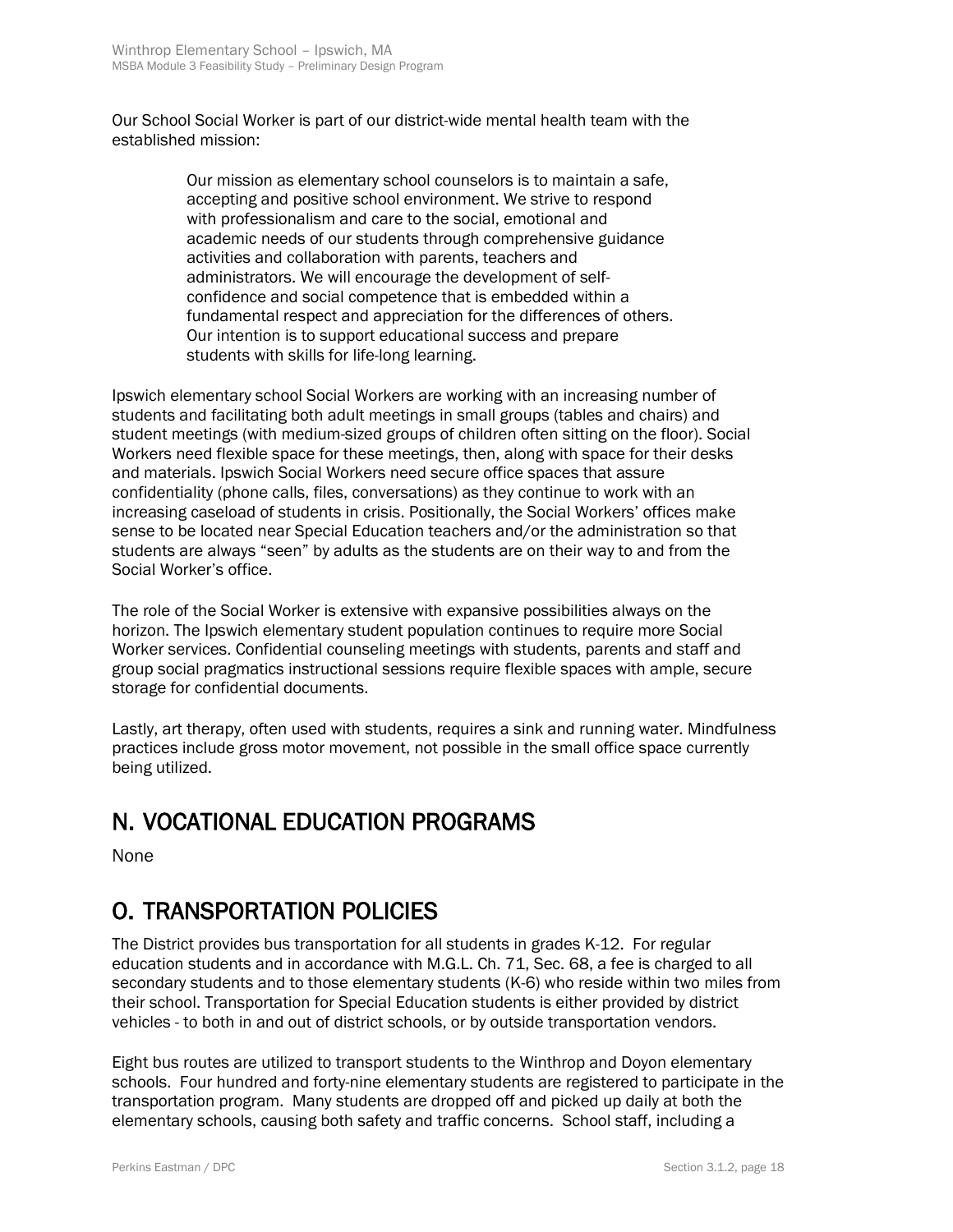crossing guard at the Winthrop School, provides supervision on school property at arrival and dismissal times. The congestion at dismissal time on both properties negatively impacts the traffic flow on the streets which abut the properties.

Innovative design will be required to manage the traffic flow around the new elementary building. Since students come to school from so many varied ways, differentiated drop off and pick up areas should be employed. Areas for buses and vans, off-set queuing lanes for parents, and separate entrances for those who walk and ride bikes to school should be developed into the building plan. Every consideration should be made to ensure students safety and to minimize traffic congestion on the school site and neighboring community.

### P. FUNCTIONAL AND SPACIAL RELATIONSHIPS

The overall plan of the Ipswich Public Elementary School is to be configured and oriented to create effective indoor-out connections and to maximize controlled use of natural daylight in core academic spaces. The plan is to be organized with logical zoning for after hours/community use to allow access in a flexible, but controlled manner. The administration is to be positioned for natural visibility and control of the main entry/approach, as well as for the active after-hours programs. Ideally, natural visibility would extend out to the parking and play areas, but may be subject to site constraints.

Students should recognize a clear, main entry. Additionally, the building should have an independent pre-school entrance and separate, discreet service/delivery area. Nested in the objectives for access is the need to keep buses and cars separate while leading students into a recognizable main entry while also allowing direct pedestrian access from the school to outdoor spaces without crossing vehicular pathways. Furthermore, the school and grounds are to be organized to encourage a welcoming, walkable and communal environment.

Academically, the desire is to create a school that is scaled and comfortable with a neighborhood feel. The goal is to place kindergarten, special education and general classrooms in a way that allows for multiple organizational groupings. The intent is to keep preschool separate, preschool and kindergarten on the first floor and maintain integration of special education spaces. OT/PT spaces are to be located with the gymnasium; Learning Centers are to be dispersed school-wide. A mix of break-out, small group and one-on-one spaces are to be integrated and adjacent to academic areas.

The media center, as the heart of the school, is to be located centrally and easily accessible to academic classrooms. The art rooms are intended to be centrally accessible, near or adjacent to the Media Center but will also benefit from having convenient outdoor connections and views. The music programs would ideally be convenient to art and academics, but also require acoustic separation (inside and out). The music rooms will benefit from being located in the backstage zone to allow use as green rooms and for use of the stage for music programs.

The cafeteria is intended to have a direct and visible connection to outdoor play/recess that facilitates effective oversight and natural supervision as one of the primary extended learning spaces (morning and afternoon). The cafeteria and kitchen should also have relatively direct access to the outdoor gardens, composting and proposed or future greenhouse. Portions of the cafeteria and the kitchen recycling/receiving rooms will be planned for potential community and enrichment programs that may include spaces such as a Second-Hand Shop (gently used clothes and supplies available to all), Gardening, Food Lab and as a Composting Recycling Drop.